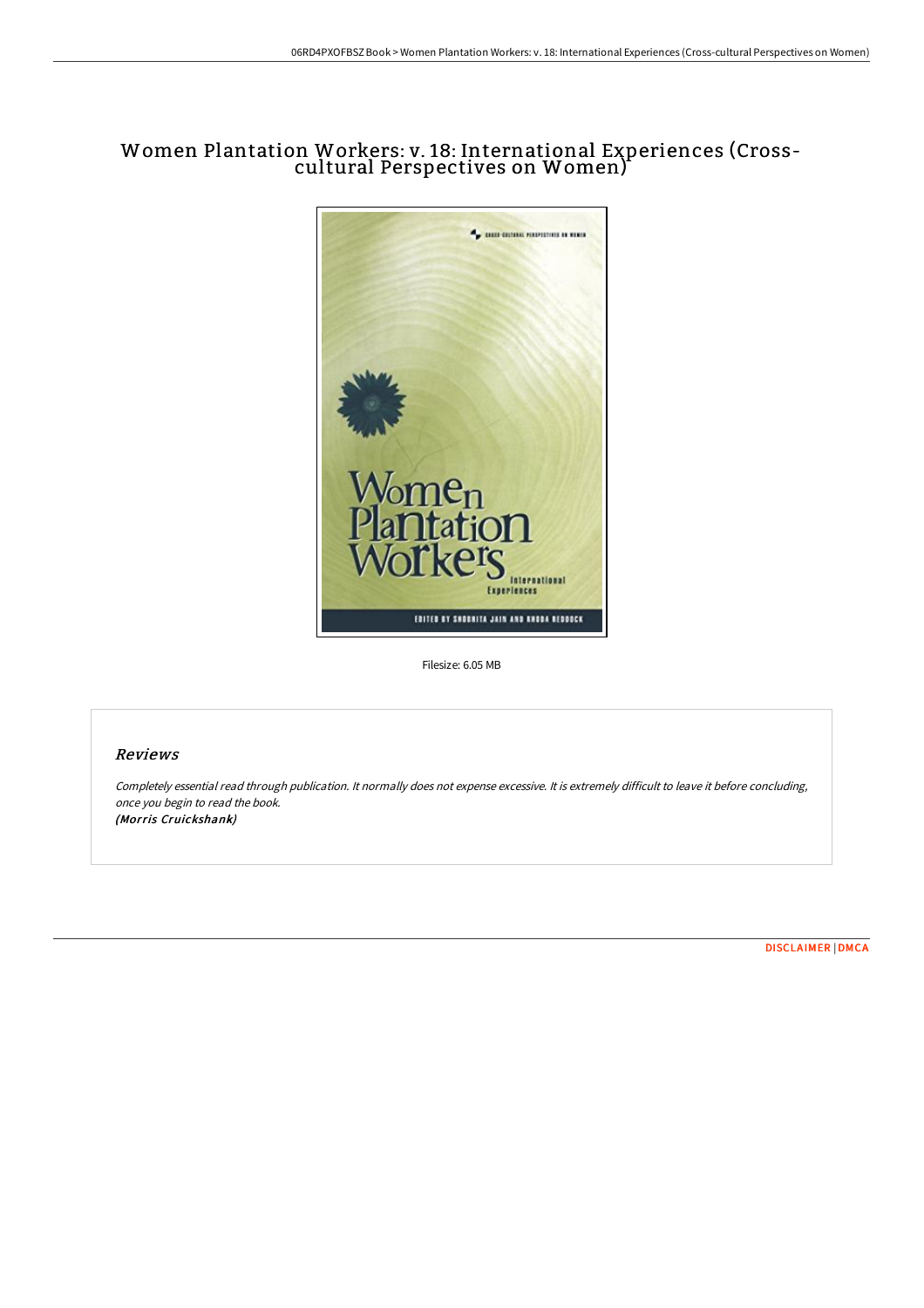# WOMEN PLANTATION WORKERS: V. 18: INTERNATIONAL EXPERIENCES (CROSS-CULTURAL PERSPECTIVES ON WOMEN)



Berg Publishers, 1998. Paperback. Book Condition: New. A Brand New copy, unused and unread. Dispatched by next working day from Hereford, UK. We can now offer First Class Delivery for UK orders received before 12 noon, with same-day dispatch (Monday-Friday) not including Bank Holidays .

 $\overline{\phantom{a}}$ Read Women Plantation Workers: v. 18: International Experiences [\(Cross-cultural](http://techno-pub.tech/women-plantation-workers-v-18-international-expe.html) Perspectives on Women) Online  $\blacksquare$ Download PDF Women Plantation Workers: v. 18: International Experiences [\(Cross-cultural](http://techno-pub.tech/women-plantation-workers-v-18-international-expe.html) Perspectives on Women)